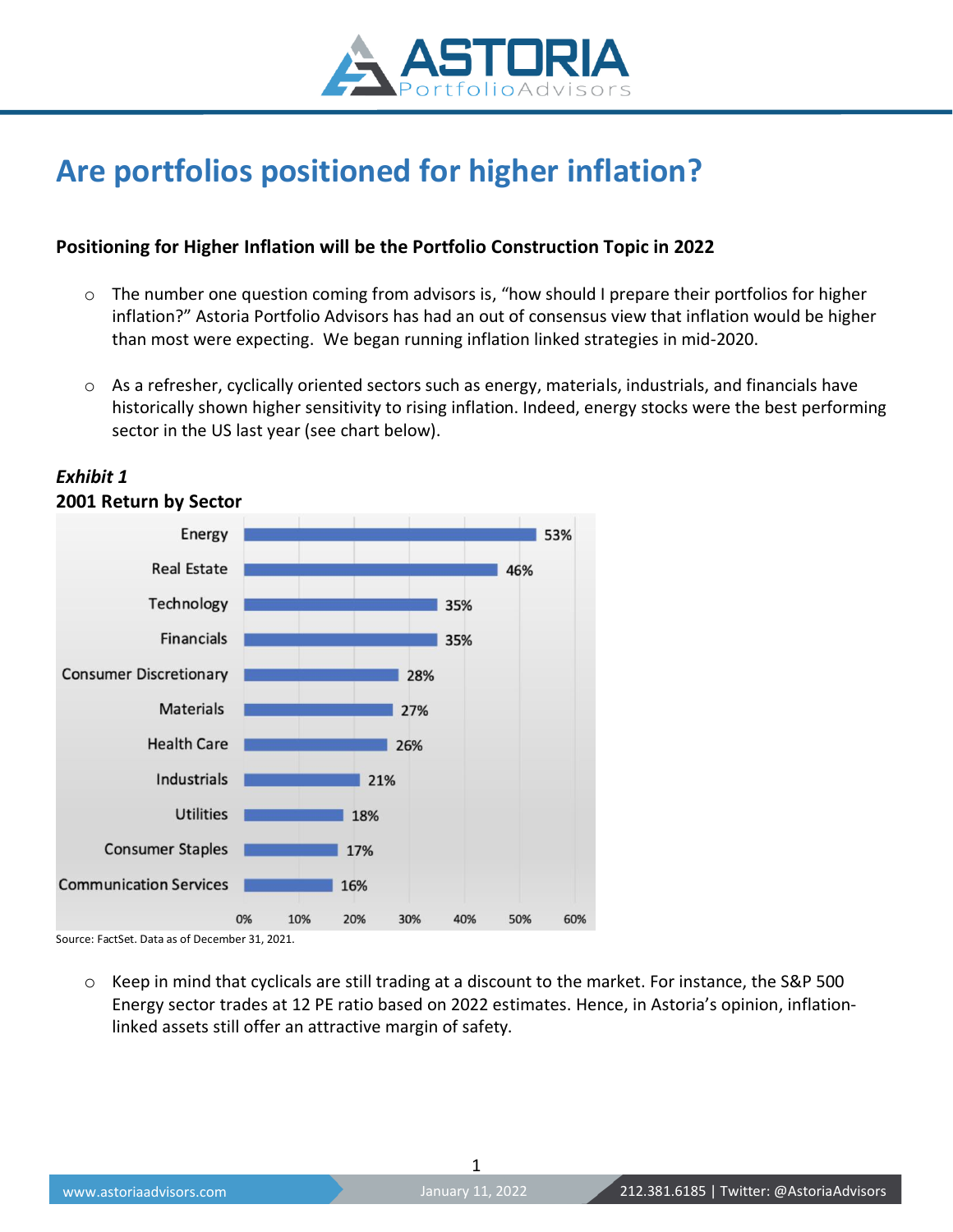

#### **PPI: Biggest Jump since the Index's Inception**

- $\circ$  It has been a perfect storm for higher inflation. Supply chains broken plus tons of liquidity being pumped into the system by governments and central banks translated to higher-than-expected inflation.
- o The Producer Price Index (PPI) rose 9.6% over the 12 months ended in November. This was the biggest jump since the PPI was first calculated in November 2010. November PPI saw a 0.8% increase in headline prices and 0.7% increase in both core measures. This reflects a rise from the October data, as supply chains and labor markets remain constrained as we progressed through the holiday shopping season.
- o **The next PPI reading will come out January 13th at 8:30 am EST**. We believe elevated inflation levels will be the key theme in 2022. We will need to watch to see if continued elevated inflation pressures will impact consumer spending which can potentially hurt the US economic recovery.



## *Exhibit 2* **United States PPI**

Source: FactSet. Data as of December 14, 2021.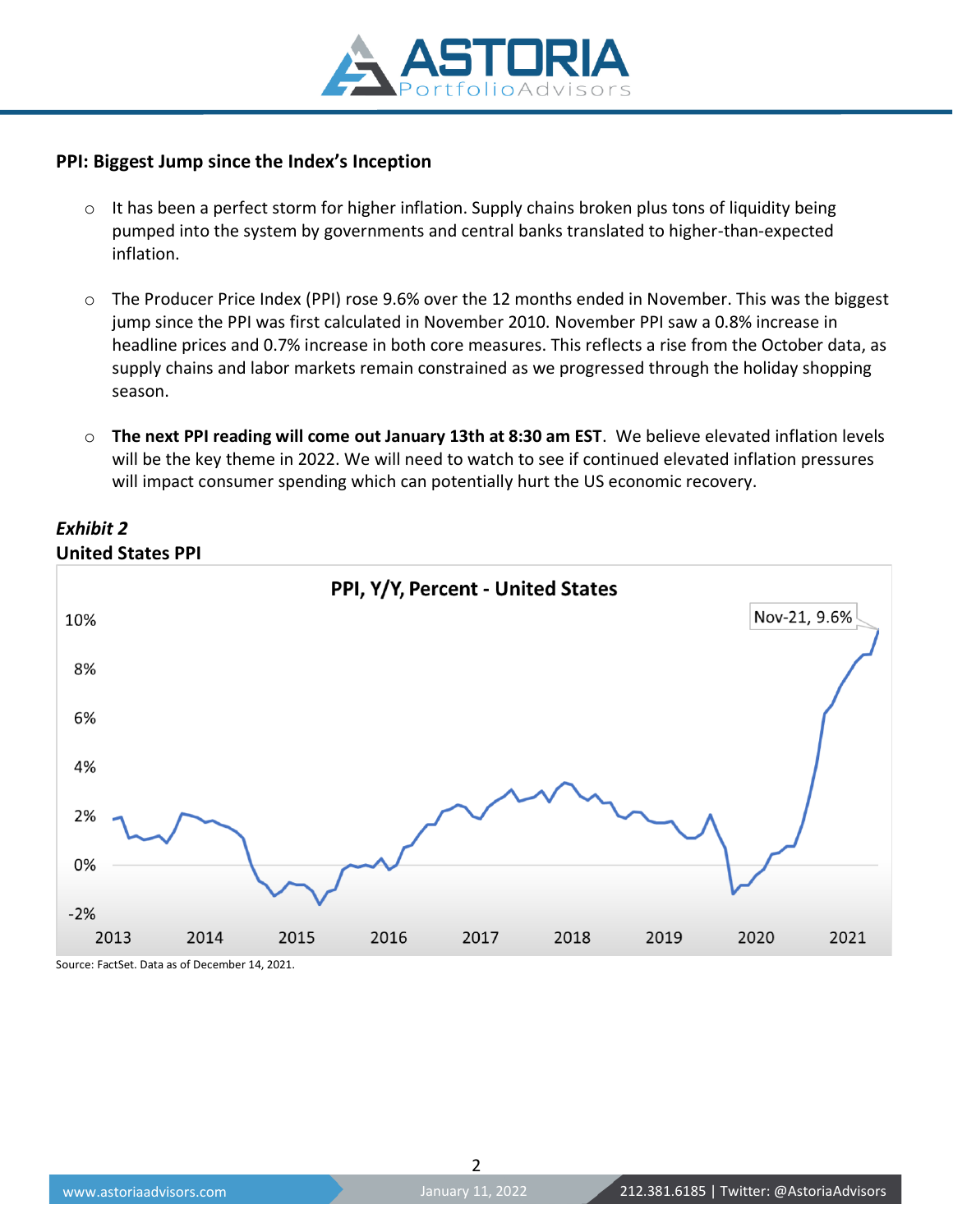

#### **CPI: Largest Inflation Print in 40 Years**

- $\circ$  It's not just PPI which has reached elevated levels. As the chart below shows, the current level of the Consumer Price Index (CPI), another widely followed economic indicator for inflation, is at a 40-year high. Remember, inflation was largely ignored over the past decade, and as we have indicated on countless occasions in the past 18 months, Astoria thinks we are still in the early stages of the inflation cycle.
- $\circ$  Moreover, as we have argued in the past, we think inflation will remain structurally higher in the years ahead for the following reasons:
	- **E** Supply chains take years to build. Apple cannot simply move their supply chains from Asia and build a factory in New Mexico overnight. It takes years…
	- Corporations have pricing power which they haven't had in some time. People are willing to pay higher premiums for goods/services.
	- Monetary stimulus continues to increase. M2 money supply has risen about 40% over the past 2 years. This is twice as much as the pace of monetary expansion following the 2008-2009 crisis.



### *Exhibit 3* **United States CPI**

Source: FactSet, US Department of Labor. Data as of December 10, 2021.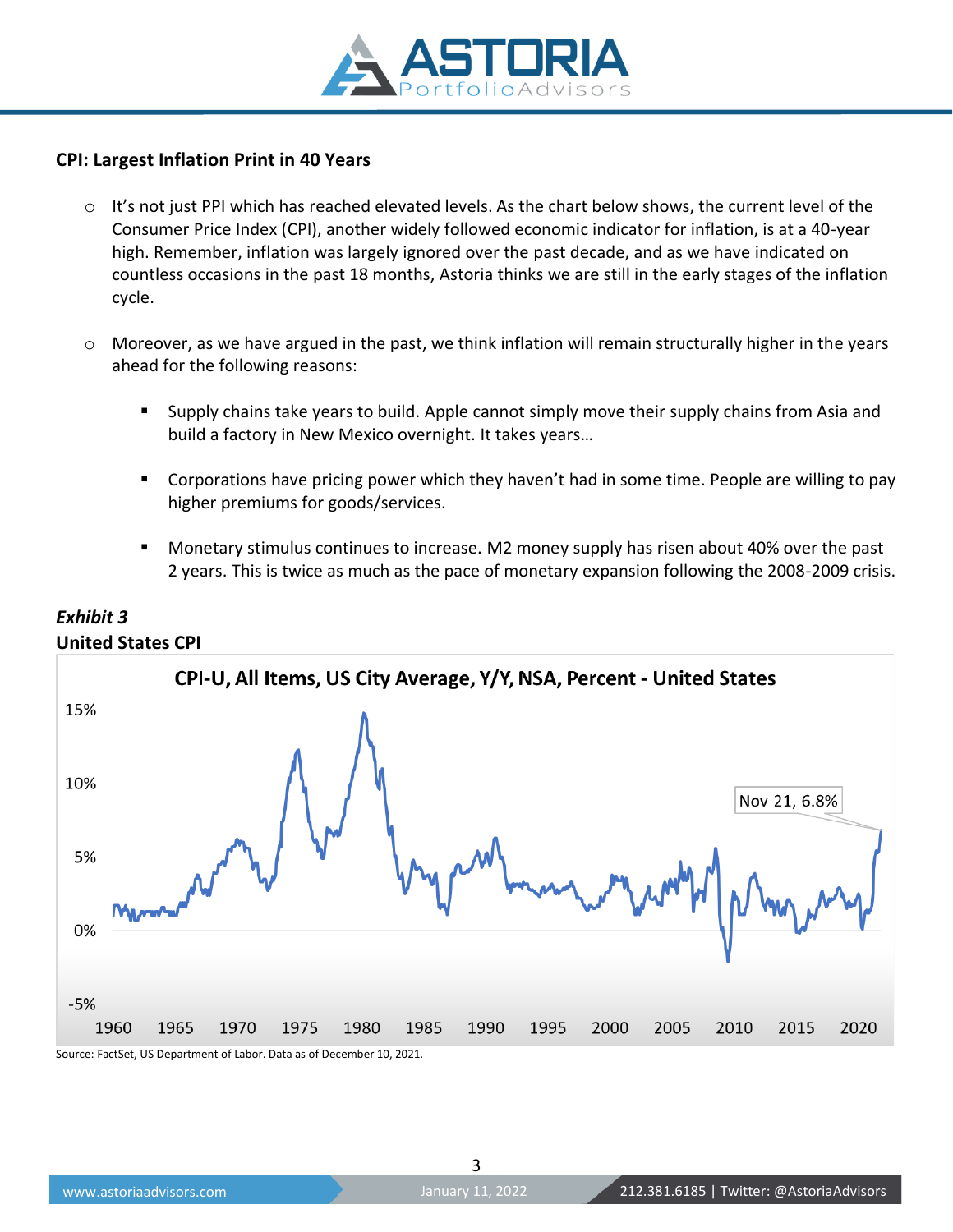

#### **60/40 Portfolios are Not Prepared for Higher Inflation**

- o For the past 10 years, investors have experienced portfolio gains from lower interest rates which have resulted in large gains in US growth and technology stocks as well as outperformance in interest rate products. From our perch, a 60/40 portfolio may struggle if interest rates continue to rise (as they have since middle of 2020) unless appropriate inflation hedges are put in place.
- $\circ$  From a portfolio management standpoint, most portfolios are very much tilted towards deflationary strategies namely growth/technology stocks on the equity side and traditional interest rate products on the fixed income side. Both will struggle if rates continue to rise. Case in point: in the first week of January of 2020, interest rates spiked considerably, and we saw the following returns:
	- QQQ (growth stocks): -4.5%
	- $\blacksquare$  S&P 500: -1.9%
	- XLE (energy stocks): +10.5%
	- KBWB (large-cap money center banks): +10.1%
	- AGG (core US bonds): -1.4%
	- IEF (7-10-year Treasuries): -2.0%

#### **TIPS are Not the Best Inflation Hedge**

o Last year, approximately \$40 bln went into TIPS related ETFs. TIPS, while gathering significant assets in 2021, are simply not enough to hedge inflation risk in Astoria's opinion. Why? TIPS ETFs were up on average 4-5% in 2021 and yes, they did outperform the Bloomberg Barclays Aggregate US Bond Index. However, CPI grew 6.8% year over year as of November's measure. Hence, TIPS investors still underperformed on an inflation adjusted basis. Astoria's investment disciple is to focus on after tax, after inflation, and risk adjusted returns. We remain steadfast that inflation linked strategies should be a core holding in investor portfolios.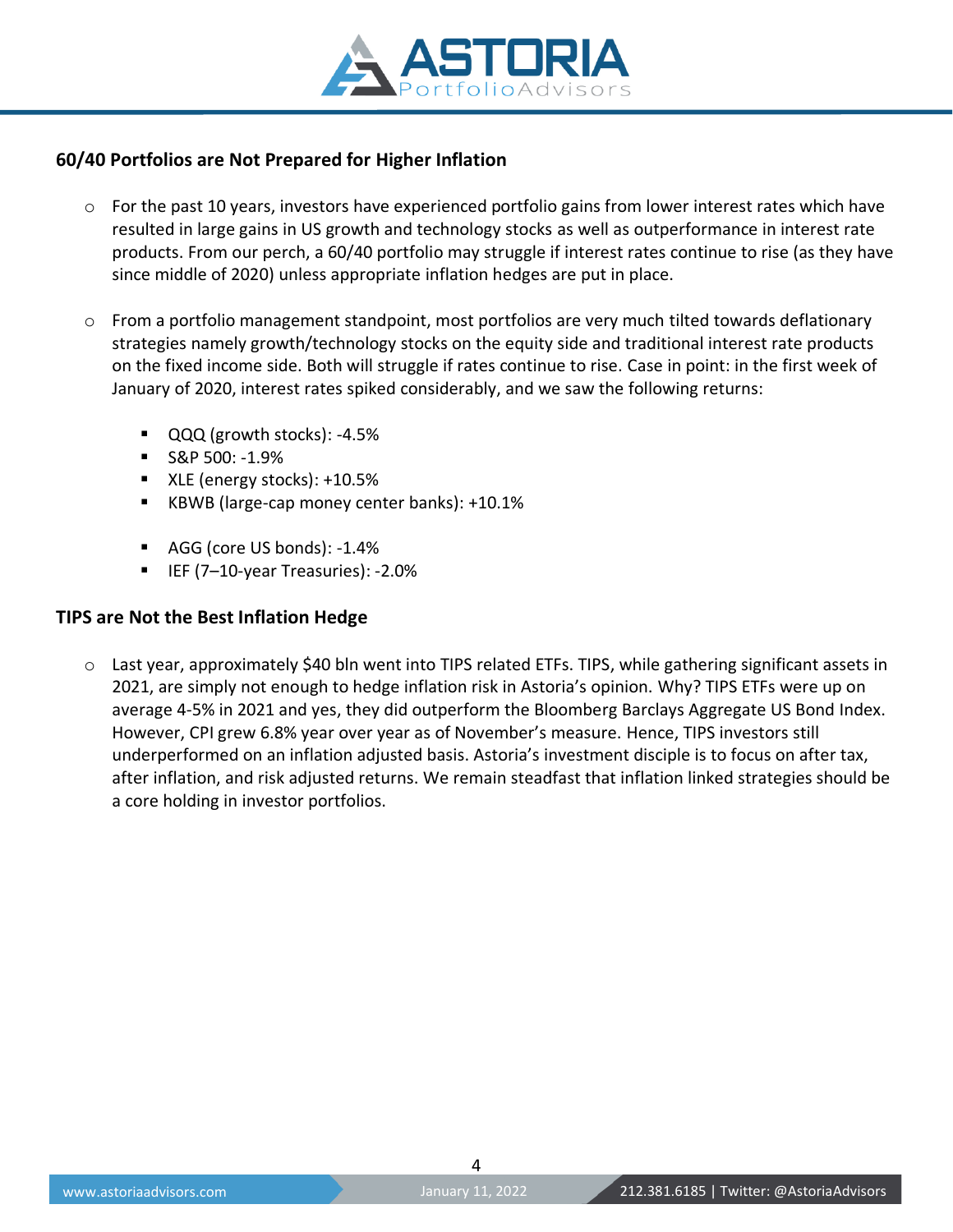

# *Exhibit 4*

**TIPS ETFs AUM**

| <b>Ticker</b> | <b>Name</b>                                                     | AUM (\$MM) |
|---------------|-----------------------------------------------------------------|------------|
| <b>TIP</b>    | iShares TIPS Bond ETF                                           | \$38,839   |
| <b>SCHP</b>   | Schwab US TIPS ETF                                              | \$21,303   |
| <b>VTIP</b>   | Vanguard Short-Term Inflation-Protected Securities ETF          | \$19,864   |
| <b>STIP</b>   | iShares 0-5 Year TIPS Bond ETF                                  | \$9,006    |
| <b>SPIP</b>   | <b>SPDR Portfolio TIPS ETF</b>                                  | \$3,722    |
| <b>IVOL</b>   | Quadratic Interest Rate Volatility & Inflation Hedge ETF        | \$2,399    |
| <b>TDTT</b>   | FlexShares iBoxx 3 Year Target Duration TIPS Index Fund         | \$1,500    |
| <b>STPZ</b>   | PIMCO 1-5 Year US TIPS Index ETF                                | \$1,386    |
| <b>TIPX</b>   | SPDR Bloomberg 1-10 Year TIPS ETF                               | \$1,160    |
| <b>LTPZ</b>   | PIMCO 15+ Year US TIPS Index ETF                                | \$993      |
| <b>TDTF</b>   | FlexShares iBoxx 5 Year Target Duration TIPS Index Fund         | \$772      |
| <b>WIP</b>    | SPDR FTSE International Government Inflation-Protected Bond ETF | \$453      |
| <b>TIPZ</b>   | PIMCO Broad US TIPS Index ETF                                   | \$246      |
| <b>GTIP</b>   | <b>Goldman Sachs Access Inflation Protected USD Bond ETF</b>    | \$209      |
| <b>PFIX</b>   | Simplify Interest Rate Hedge ETF                                | \$116      |
| <b>DFIP</b>   | Dimensional Inflation-Protected Securities ETF                  | \$74       |
| <b>PBTP</b>   | Invesco PureBeta 0-5 Yr US TIPS ETF                             | \$59       |
| <b>RINF</b>   | <b>ProShares Inflation Expectations ETF</b>                     | \$45       |

Total \$102,146 MM

Source: ETFAction. Data accessed on January 4, 2022.

Best, John Davi